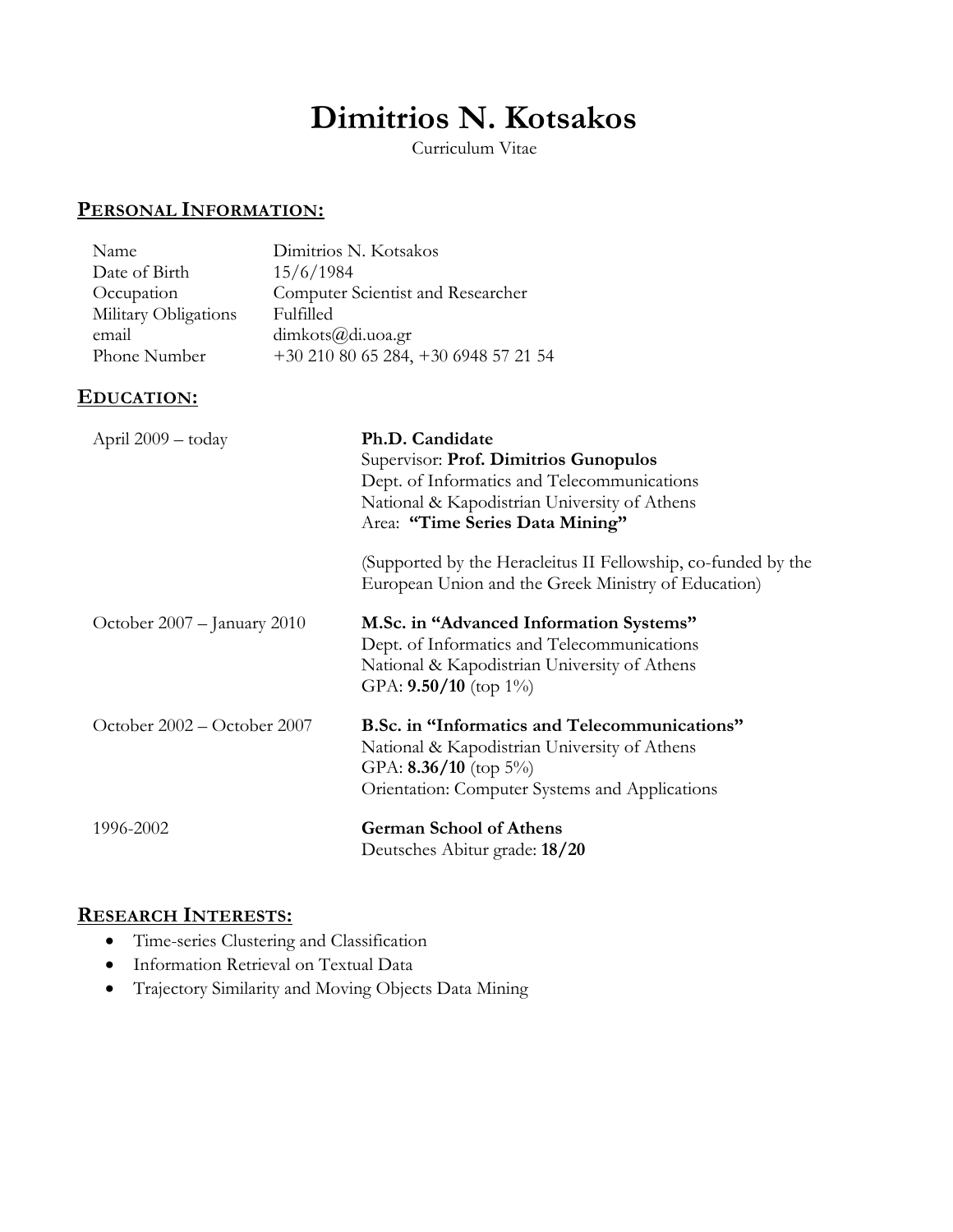#### **PUBLICATIONS:**

- Dimitrios Kotsakos, Goce Trajcevski, Dimitrios Gunopulos and Charu C. Aggarwal, (2013), **"Time Series Data Clustering"**, book chapter in **Data Clustering: Algorithms and Applications**: 357–376, in printing.
- Dimitrios Kotsakos, Theodoros Lappas, Dimitrios Kotzias and Dimitrios Gunopulos, "**A Burstiness-Aware Approach for Document Dating"**, under submission.
- T. Lappas, B. Arai, M. Platakis, D. Kotsakos and D. Gunopulos, **"On Burstiness-Aware Search for Document Sequences"**, Proc. of the 15th ACM SIGKDD Conference on Knowledge Discovery and Data Mining (**KDD 2009**), pp. 477–486, Paris, France, July, 2009.
- M. Platakis, D. Kotsakos and D. Gunopulos, **"Searching for Events in the Blogosphere"**, Proc. of the 18th International World Wide Web Conference (**WWW 2009**), pp.1225–1226, Madrid, Spain, April 2009.
- M. Platakis, D. Kotsakos and D. Gunopulos, **"Discovering Hot Topics in the Blogosphere"**, Proc. of EUREKA 2008, 2nd Panhellenic Scientific Student Conference on Informatics, Related Technologies and Applications, pp. 122–132, **Best Paper Award**.
- Odysseas Sekkas, Damien Piguet, Christos Anagnostopoulos, Dimitrios Kotsakos, George Alyfantis, Corinne Kassapoglou-Faist and Stathes Hadjiefthymiades, **"Probabilistic Information Dissemination for MANETs: the IPAC Approach"**, Proc. of the 20th CNIT Tyrrhenian International Workshop on Digital Communications (Tyrrhenian 2009), Sardinia, Italy, September, 2009.

#### **PROFESSIONAL EXPERIENCE:**

| September 2012 - today                                                                                                                                                                                                                                                      | Software Developer   Researcher in<br><b>ARISTEIA</b> project <b>MMD</b> (Mining Mobility Data)<br>EU funded project INSIGHT |  |
|-----------------------------------------------------------------------------------------------------------------------------------------------------------------------------------------------------------------------------------------------------------------------------|------------------------------------------------------------------------------------------------------------------------------|--|
| September $2010 -$ June 2011                                                                                                                                                                                                                                                | Database Administrator at Hellenic Navy, Electronic Data<br>Processing Center                                                |  |
| Research Intern at Telefonica, Madrid, Spain<br>March 2010 – June 2010<br>Implemented a Web Crawler in Python and participated in the design of a recommendation system for<br>maximizing future influence using social context and textual information.                    |                                                                                                                              |  |
| January 2009 – February 2010                                                                                                                                                                                                                                                | <b>Software Developer   Researcher</b> in EU funded project<br>SemsorGrid4Env                                                |  |
| Implemented part of the Data Management Layer that was dealing with sampling and outlier detection algorithms<br>applied on streaming data collected by wireless sensor networks.                                                                                           |                                                                                                                              |  |
| July $2009 -$ June $2010$                                                                                                                                                                                                                                                   | Vice-President of the Alumni Association                                                                                     |  |
| June 2012 - today                                                                                                                                                                                                                                                           | Dept. of Informatics and Telecommunications, NKUA                                                                            |  |
| Software Developer   Researcher in EU funded project IPAC<br>May 2008 – December 2008<br>Implemented simulation scenarios dealing with autonomic computing and communications. The scenarios mainly<br>included epidemical spreading algorithms in mobile, ad-hoc networks. |                                                                                                                              |  |
| September 2007 - May 2008                                                                                                                                                                                                                                                   | Software Developer   Researcher in EU funded project Geant2                                                                  |  |